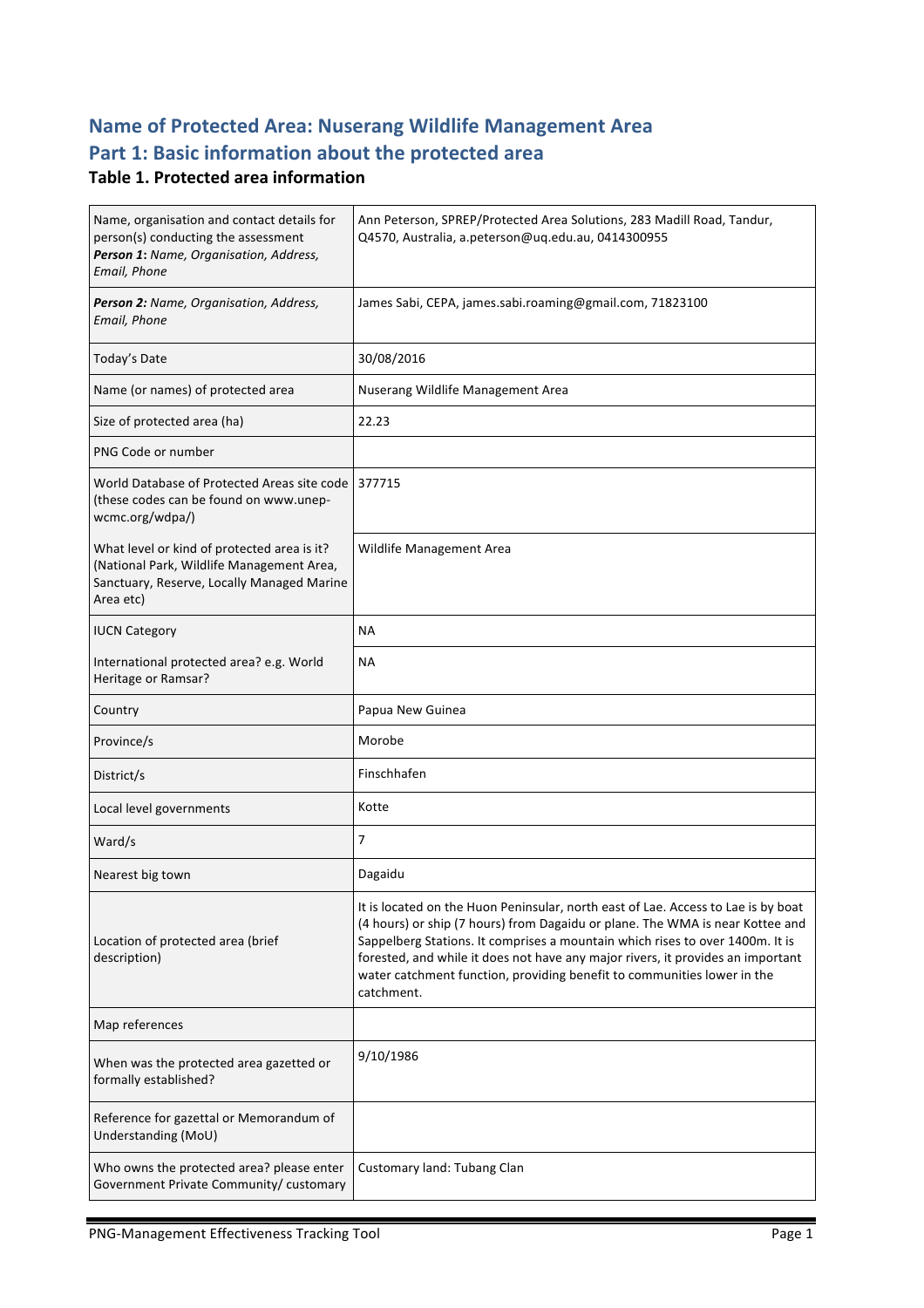| landowners, private, Other (name) and<br>include Clan name(s)                                                                                                                                                                                  |                                                                                                                                                                                                                                                                                                    |
|------------------------------------------------------------------------------------------------------------------------------------------------------------------------------------------------------------------------------------------------|----------------------------------------------------------------------------------------------------------------------------------------------------------------------------------------------------------------------------------------------------------------------------------------------------|
| Number of households living in the<br>protected area                                                                                                                                                                                           | 3 villages; Maruruo 60; Masangko 80; Qoranko 70                                                                                                                                                                                                                                                    |
| Population size within the protected area                                                                                                                                                                                                      | >2000                                                                                                                                                                                                                                                                                              |
| Who manages the protected area? (e.g.<br>please enter government, customary<br>landowners [add clan names] management<br>committee [how many and what gender])                                                                                 | Management Committee was established with 9 members, but is not<br>operational at the moment.                                                                                                                                                                                                      |
| Total number of staff (this means anyone<br>working on the protected area in paid jobs -<br>whether NGOs, community, rangers or<br>customary landowners                                                                                        | 0                                                                                                                                                                                                                                                                                                  |
| Temporary paid workers 0                                                                                                                                                                                                                       |                                                                                                                                                                                                                                                                                                    |
| Permanent paid workers   0                                                                                                                                                                                                                     |                                                                                                                                                                                                                                                                                                    |
| Annual budget (US\$) - excluding staff salary<br>costs                                                                                                                                                                                         | 0                                                                                                                                                                                                                                                                                                  |
| Operational (recurrent) funds                                                                                                                                                                                                                  | 0                                                                                                                                                                                                                                                                                                  |
| Project or special funds                                                                                                                                                                                                                       | 0                                                                                                                                                                                                                                                                                                  |
| Reason for park establishment                                                                                                                                                                                                                  | A white man (a missionary) came to the area, some researchers (e.g. botanists<br>interested in palms) and other visitors to and they told us of the importance of<br>the area. It has many forests and animals and we decided to protect the area<br>for its birds, animals and the forest itself. |
| What are the main values for which the area<br>is designated (Fill this out after data sheet 2)                                                                                                                                                |                                                                                                                                                                                                                                                                                                    |
| List the primary protected area management<br>objectives (add lines if needed after the<br>most important objectives):<br>Management objective 1                                                                                               | To protect the forest and wildlife.                                                                                                                                                                                                                                                                |
| Management objective 2                                                                                                                                                                                                                         |                                                                                                                                                                                                                                                                                                    |
| Management objective 3                                                                                                                                                                                                                         |                                                                                                                                                                                                                                                                                                    |
| Number of people involved in answering the<br>assessment questions;                                                                                                                                                                            | 4                                                                                                                                                                                                                                                                                                  |
| Name/organisation/contact details of<br>people participating the assessment (Please<br>do not insert return/enter or dot points)                                                                                                               | Rube Zurenare, Kotte Local Level Government, PO Box 120, Finschhafen,<br>72013928; James Aicine (as above); Tom Rabison (as above); Ericnic Yowa (as<br>above). Email to Chris Tumi, tumichris07@gmail.com, 73056009.                                                                              |
| Customary landowners/other community;<br>CEPA, Other national government agency;<br>Provincial govt; local level govt; Protected<br>area staff (anyone working on the protected<br>area in paid jobs; NGO; Donors; External<br>experts; Others | Customary landowners                                                                                                                                                                                                                                                                               |
| Please note if assessment was carried out in<br>association with a particular project, on<br>behalf of an organisation or donor.                                                                                                               | SPREP through the PNG Protected Area Assessment Project, which is a<br>component of the GEF Community-based Forest and Coastal Conservation and<br>Resource Management Project in PNG                                                                                                              |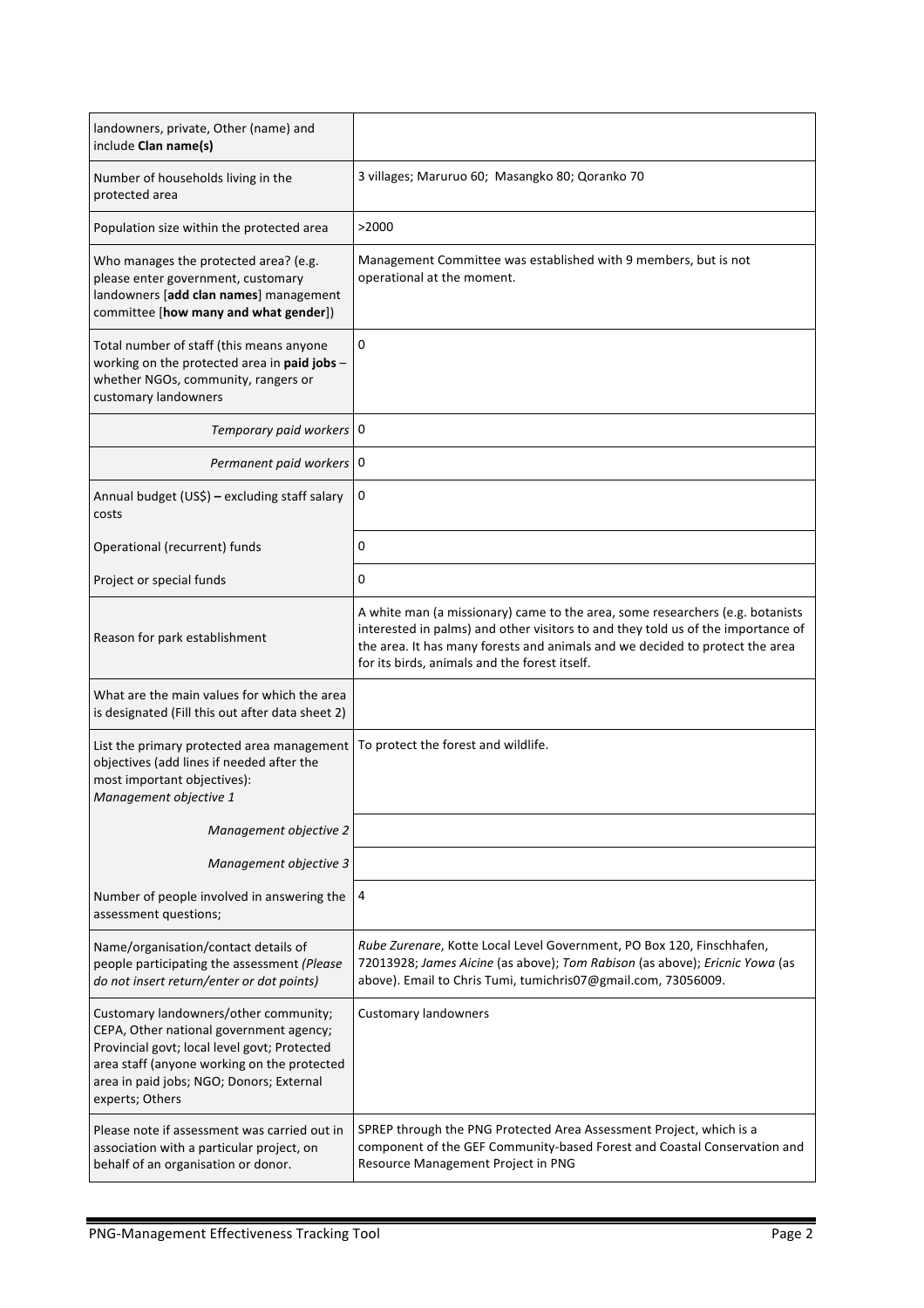# Part 2: What makes this protected area special and important?

The WMA is located around Mt Nuserang, which rises to over 1400m. There are three main villages located outside the WMA (Maruruo, Masangko and Qoranko) and no people live in the WMA. People who came to visit the WMA in the early days found important animals and we realized it was important to protect our forest and animals. We do not hunt animals in the WMA, but only outside. We have many animals including kapul, wild boar, cassowary, flying foxes, birds, lizards etc and many trees and smaller plants. The area has cool temperatures and clean fresh air and is important for providing fresh, clear water to people who live below us.

## Table 2. Key values of the protected area

| No.          | <b>Key values</b> | <b>Brief description</b>                                                                                                                                                                                                                                                                                                                                                                                                                                                                                                                                                                                                                                                       | <b>Note if endangered</b><br>species or ecosystem<br>(IUCN) |
|--------------|-------------------|--------------------------------------------------------------------------------------------------------------------------------------------------------------------------------------------------------------------------------------------------------------------------------------------------------------------------------------------------------------------------------------------------------------------------------------------------------------------------------------------------------------------------------------------------------------------------------------------------------------------------------------------------------------------------------|-------------------------------------------------------------|
| $\mathbf{1}$ | Caves             | Limestone caves occur throughout the WMA and this is<br>important for animals such as flying fox, kapul and some<br>plants.                                                                                                                                                                                                                                                                                                                                                                                                                                                                                                                                                    |                                                             |
| 2            | Forest            | Important for timber, medicinal plants and habitat for plants<br>and animals – "when we have bush we have animals and<br>medicine". Forest brings unpolluted air. The missionaries<br>(Lutheran Church) came here as a place of rest. There are<br>special trees. People use timber for making houses.                                                                                                                                                                                                                                                                                                                                                                         |                                                             |
| 3            | Animals           | The first visitors believed that there were special birds that<br>lived in the area and that it was important to protect Nuserang<br>so that the birds might come back to the area. There are<br>wildfowl, cassowary (2 types), kapul (brown, black and white),<br>snake, lizards (to make kundu drums), wallaby (brown), flying<br>foxes (2 types – big and small) in caves, glider, and cuscus<br>(brown with short tail). There is no hunting in the WMA as we<br>want the environment to come back to its previous state. We<br>hunt some species outside the WMA, including kapul,<br>bandicoot, cuscus, wildfowl and wild pig. Numbers of many<br>species are declining. |                                                             |

#### **Table 3. Checklist of values/benefits**

Not important 0; Important 1; Very important 2; Don't know DK

|    | How important is the protected area for                                                                                                | <b>Score</b>   | <b>Comment</b>                                                                                                                                                                                                                                                                         |
|----|----------------------------------------------------------------------------------------------------------------------------------------|----------------|----------------------------------------------------------------------------------------------------------------------------------------------------------------------------------------------------------------------------------------------------------------------------------------|
|    | each of the listed values/benefits?                                                                                                    | (0,1,2, DK)    |                                                                                                                                                                                                                                                                                        |
|    | Biodiversity - the presence of many<br>different kinds of plants, animals and<br>ecosystems                                            | $\mathcal{P}$  | Vegetation is lower montane with widespread plant<br>species e.g. Cryptocarya, Castanopsis accuminitissima,<br>Litsea, Ilex, Galbulimima, Elococarpus, Garcinia. There<br>are climbers and ferns and many animal species<br>(cassowary, cuscus, snakes, marsupials, flying foxes etc). |
| 2. | Presence of rare, threatened, or endangered<br>species (plants and animals)                                                            | $\mathcal{P}$  | There has been no recent research in the WMA, but it is<br>thought that the area provides important habit for rare<br>and threatened species. Customary landowners believe<br>that the species numbers are declining due to increased<br>hunting pressure.                             |
| 3. | Ecosystems (e.g. wetlands, grasslands, coral<br>reefs etc) that are rare because they have<br>been cleared or destroyed in other areas | $\mathcal{P}$  | Moist tropical forest ecosystem and caves ecosystems<br>are present in the WMA.                                                                                                                                                                                                        |
| 4. | Protecting clean, fresh water                                                                                                          | $\overline{2}$ | The mountains are an important water catchment that<br>provide clean water to downstream areas. The water is<br>very clean.                                                                                                                                                            |
| 5. | Sustaining important species in big enough<br>numbers that they are able to survive here                                               |                | The park is small in area and is unlikely to be able to<br>sustain large populations of species, but it is important<br>for many species within the wider landscape, which is<br>largely undeveloped, but subject to increasing<br>settlement.                                         |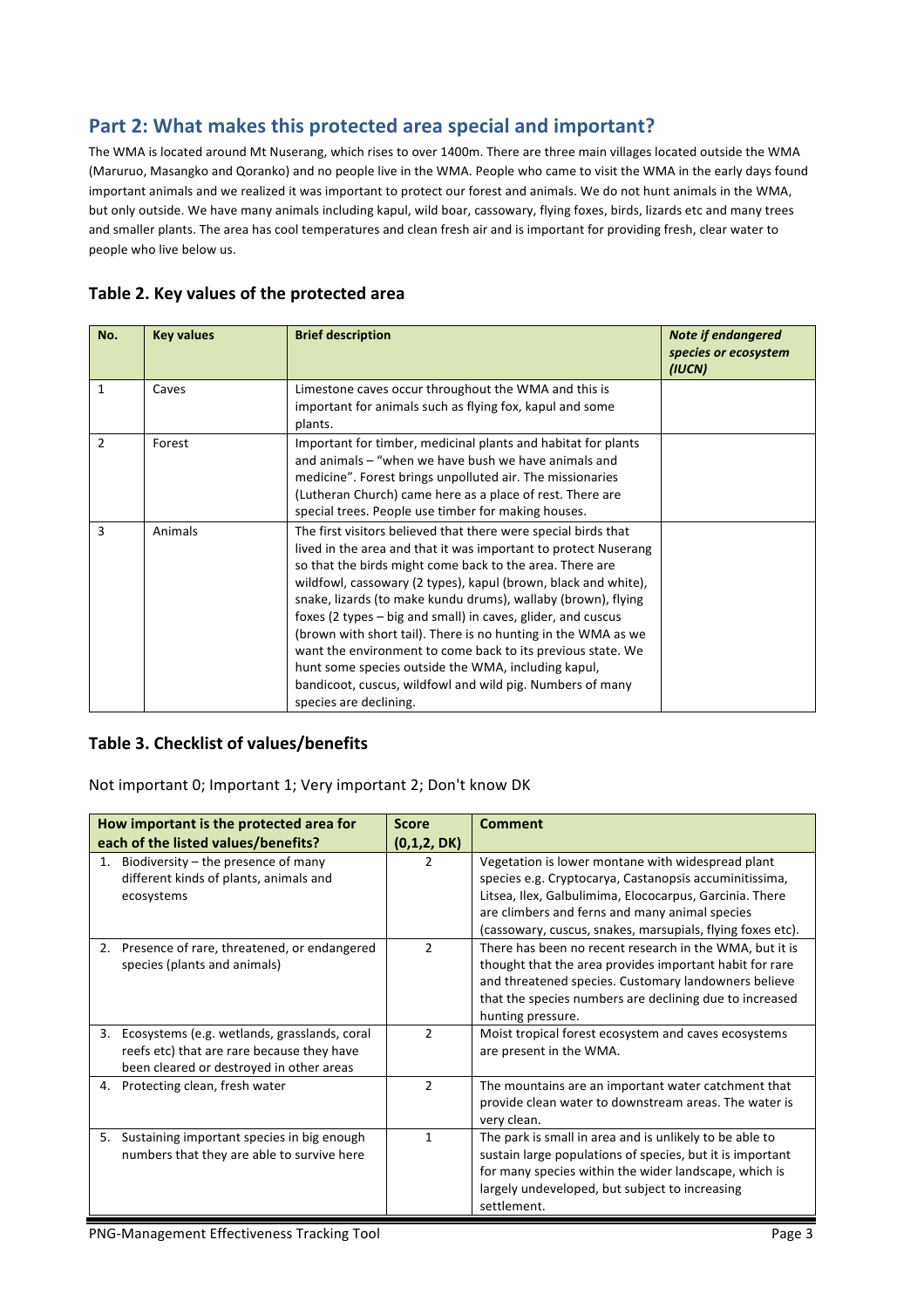| 6. Providing a source of employment for local<br>communities now | $\Omega$       |                                                              |
|------------------------------------------------------------------|----------------|--------------------------------------------------------------|
| 7. Providing resources for local subsistence                     | $\mathcal{L}$  | It provides many resources to the community e.g.             |
| (food, building materials, medicines etc.)                       |                | timber, medicinal plants, animals for food and protein.      |
| Providing community development<br>8.                            | $\mathbf{1}$   | Wood (Warafoc) is used for carvings, axe handles and         |
| opportunities through sustainable resource                       |                | knives because it is very strong. Posts for making houses    |
| use                                                              |                | are obtained from the forest.                                |
| Religious or spiritual significance (e.g. tambu<br>9.            | $\overline{2}$ | Ples tambu are found in the caves. There is a special        |
| places)                                                          |                | spirit $-$ if you go there you will die (we don't go there). |
| 10. Plant species of high social, cultural, or                   | $\overline{2}$ | Social and cultural value mainly (e.g. use for medicines     |
| economic importance                                              |                | and making bilums and grass skirts).                         |
| 11. Animal species of high social, cultural, or                  | $\mathfrak{D}$ | Bird of paradise has cultural importance (2 kinds -          |
| economic importance                                              |                | feathers are used for sing sings), pandanus for making       |
|                                                                  |                | skirts, other plants for making bilums, and lizard skin for  |
|                                                                  |                | making the kundu drum.                                       |
| 12. Attractive scenery                                           | $\overline{2}$ | The mountains provide good places for scenic lookouts        |
|                                                                  |                | and hiking, and they are good for bird watching.             |
| 13. Tourism now                                                  | $\mathbf{1}$   | There is little tourism now, but it is important to provide  |
|                                                                  |                | this in the future to earn income to promote community       |
|                                                                  |                | development.                                                 |
| 14. Potential value for tourism in the future                    | $\overline{2}$ | Trekking, walking and bird watching are the main             |
|                                                                  |                | activities, along with experiencing a traditional culture    |
|                                                                  |                | (the people, sing sings, and local products).                |
| 15. Educational and/or scientific value                          | $\overline{2}$ | Not currently used for educational purposes, but it has      |
|                                                                  |                | importance for research.                                     |
| 16. Maintaining culture and tradition on                         | $\mathfrak{D}$ | Important to pass on our customs to our children.            |
| customary land and passing this on to future                     |                |                                                              |
| generations                                                      |                |                                                              |

## Part 3: What are the threats to the protected area?

#### **Table 4: Threats to the protected area**

- **H High** significance threats are seriously degrading values. This means they are badly damaging some value –it might be a kind of animal or plant, or your traditional gardens
- **M** Medium threats are having some negative impact they are damaging values but not so badly
- **L** Low threats are present but not seriously damaging values<br>**0** N/A where the threat is not present in the protected area of
- **N/A** where the threat is not present in the protected area or where something is happening but is not threatening the values at all

| <b>Threat type</b>                  | <b>Score</b> | <b>Notes</b>                                                         |
|-------------------------------------|--------------|----------------------------------------------------------------------|
|                                     | (H, M, L, 0) |                                                                      |
| 1.1 Housing and settlement          | M            | There are settlements to the north of the WMA and people are         |
|                                     |              | illegally entering the WMA.                                          |
| 1.1a Population increase in the     | H            | High increase in population around the area and this places pressure |
| protected area community            |              | on the WMA.                                                          |
| 1.2 Commercial and industrial areas | 0            |                                                                      |
| 1.3 Tourism and recreation          | $\Omega$     |                                                                      |
| infrastructure                      |              |                                                                      |
| 2.1 Customary land owner and        | $\Omega$     | Gardens are found mainly outside the WMA.                            |
| community gardens and small crops   |              |                                                                      |
| 2.1a Drug cultivation               | $\Omega$     | There is a little drug cultivation outside the WMA.                  |
| 2.1b Commercial plantations         | 0            | Coffee plantations are a long way to the south east and do not cause |
|                                     |              | any threats.                                                         |
| 2.2 Wood and pulp plantations       | 0            |                                                                      |
| 2.3 Livestock farming and grazing   | 0            |                                                                      |
| 2.4 Marine and freshwater           | $\Omega$     |                                                                      |
| aquaculture                         |              |                                                                      |
| 3.1 Oil and gas drilling            | 0            |                                                                      |
| 3.2 Mining and quarrying            | 0            |                                                                      |
| 3.3 Energy generation               | 0            |                                                                      |
| 4.1 Roads and railroads (include    | 0            |                                                                      |
| road-killed animals)                |              |                                                                      |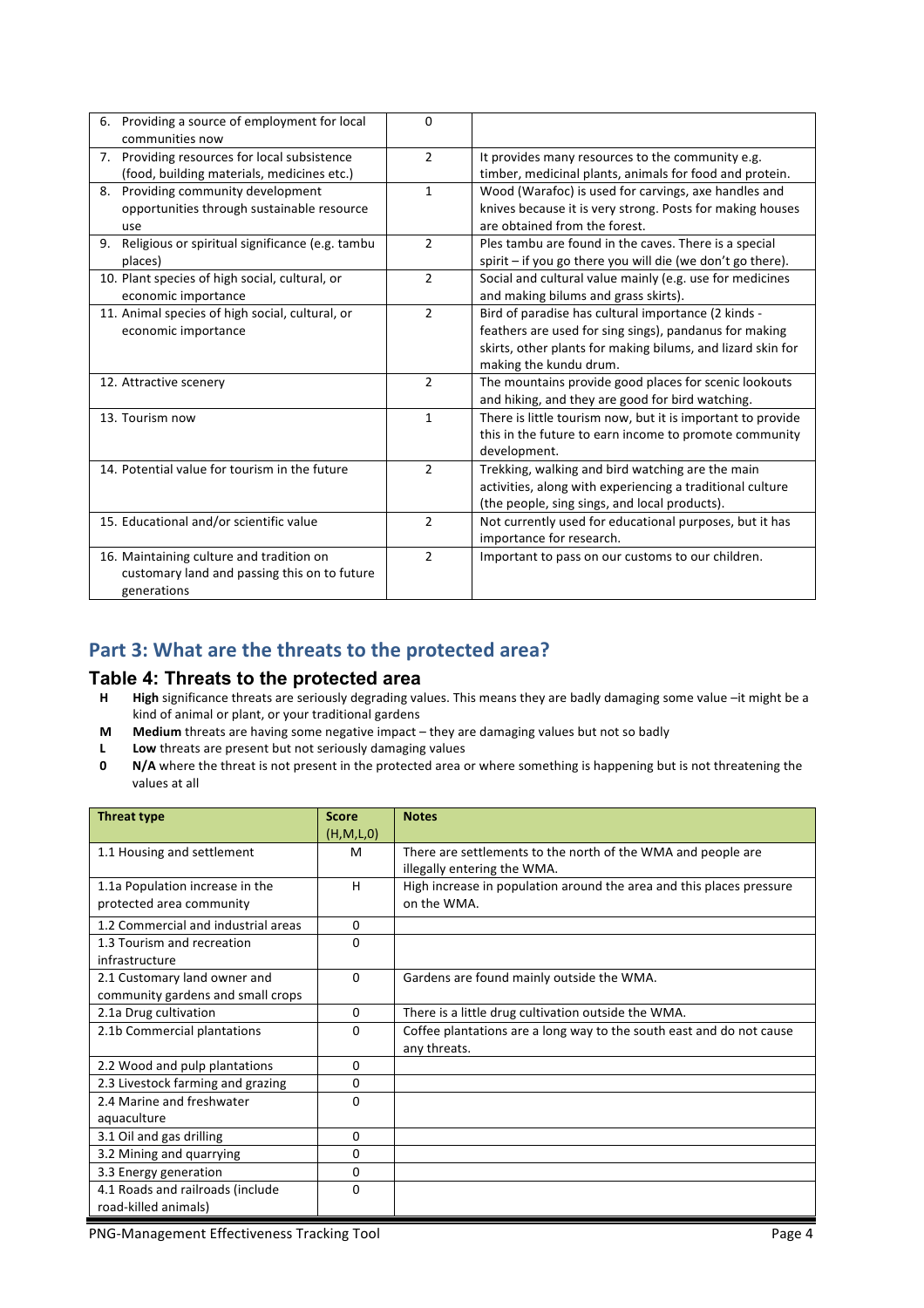| <b>Threat type</b>                     | <b>Score</b><br>(H,M,L,0) | <b>Notes</b>                                                          |
|----------------------------------------|---------------------------|-----------------------------------------------------------------------|
| 4.2 Utility and service lines (e.g.    | 0                         |                                                                       |
|                                        |                           |                                                                       |
| electricity cables, telephone lines)   |                           |                                                                       |
| 4.3 Shipping lanes                     | $\mathbf 0$               |                                                                       |
| 4.4 Flight paths                       | 0                         |                                                                       |
| 5.1 Hunting, killing and collecting    | M                         | Because there is no patrolling, people enter the WMA and hunt a       |
| terrestrial animals (including killing |                           | range of wildlife. The younger generation does not know the boundary  |
| of animals as a result of              |                           | (identified in 1986) and it is important to mark the boundary on the  |
| human/wildlife conflict)               |                           | ground and this may make a difference.                                |
| 5.2 Gathering terrestrial plants or    | L                         | Take food to eat. There is little or no impact on forest trees.       |
| plant products (non-timber)            |                           |                                                                       |
| 5.3a Logging and wood harvesting       | L                         | Take of timber for carvings, and housing material.                    |
| for local/customary use                |                           |                                                                       |
| 5.3b Logging and wood harvesting-      | 0                         |                                                                       |
| commercial logging                     |                           |                                                                       |
| 5.4a Fishing, killing and harvesting   | $\mathbf 0$               |                                                                       |
| aquatic resources for                  |                           |                                                                       |
|                                        |                           |                                                                       |
| local/customary use                    |                           |                                                                       |
| 5.4b Fishing, killing and harvesting   | $\Omega$                  |                                                                       |
| aquatic resources for commercial       |                           |                                                                       |
| use                                    |                           |                                                                       |
| 6.1 Recreational activities and        | 0                         |                                                                       |
| tourism                                |                           |                                                                       |
| 6.2 War, civil unrest and military     | 0                         |                                                                       |
| exercises                              |                           |                                                                       |
| 6.3 Research, education and other      | 0                         |                                                                       |
| work-related activities in protected   |                           |                                                                       |
| areas                                  |                           |                                                                       |
| 6.4 Activities of protected area       | 0                         |                                                                       |
| managers (e.g. construction or         |                           |                                                                       |
| vehicle use)                           |                           |                                                                       |
| 6.5 Deliberate vandalism, destructive  | $\Omega$                  |                                                                       |
| activities or threats to protected     |                           |                                                                       |
| area staff and visitors                |                           |                                                                       |
|                                        |                           |                                                                       |
| 7.1 Fire and fire suppression          | $\mathbf{0}$              |                                                                       |
| (including arson)                      |                           |                                                                       |
| 7.2 Dams, hydrological modification    | 0                         |                                                                       |
| and water management/use               |                           |                                                                       |
| 7.3a Increased fragmentation within    | 0                         |                                                                       |
| protected area                         |                           |                                                                       |
| 7.3b Isolation from other natural      | 0                         |                                                                       |
| habitat (e.g. deforestation)           |                           |                                                                       |
| 7.3c Other 'edge effects' on park      | $\mathbf 0$               |                                                                       |
| values                                 |                           |                                                                       |
| 7.3d Loss of keystone species (e.g.    | M                         | Muruk (cassowary) have largely disappeared from within the WMA,       |
| top predators, pollinators etc.)       |                           | but are found outside.                                                |
| 8.1 Pest plants                        | 0                         |                                                                       |
| 8.1a Pest animals                      | L                         | Wild pigs damage the forest and the gardens. There are wild cats, but |
|                                        |                           | they are not seen as a threat.                                        |
|                                        |                           |                                                                       |
| 8.1b Diseases such as fungus or        | 0                         |                                                                       |
| viruses that make native plants or     |                           |                                                                       |
| animals sick                           |                           |                                                                       |
| 8.2 Introduced genetic material (e.g.  | 0                         |                                                                       |
| genetically modified organisms)        |                           |                                                                       |
| 9.1 Household sewage and urban         | 0                         |                                                                       |
| waste water                            |                           |                                                                       |
| 9.1a Sewage and waste water from       | 0                         |                                                                       |
| protected area facilities              |                           |                                                                       |
| 9.2 Industrial, mining and military    | 0                         |                                                                       |
| effluents                              |                           |                                                                       |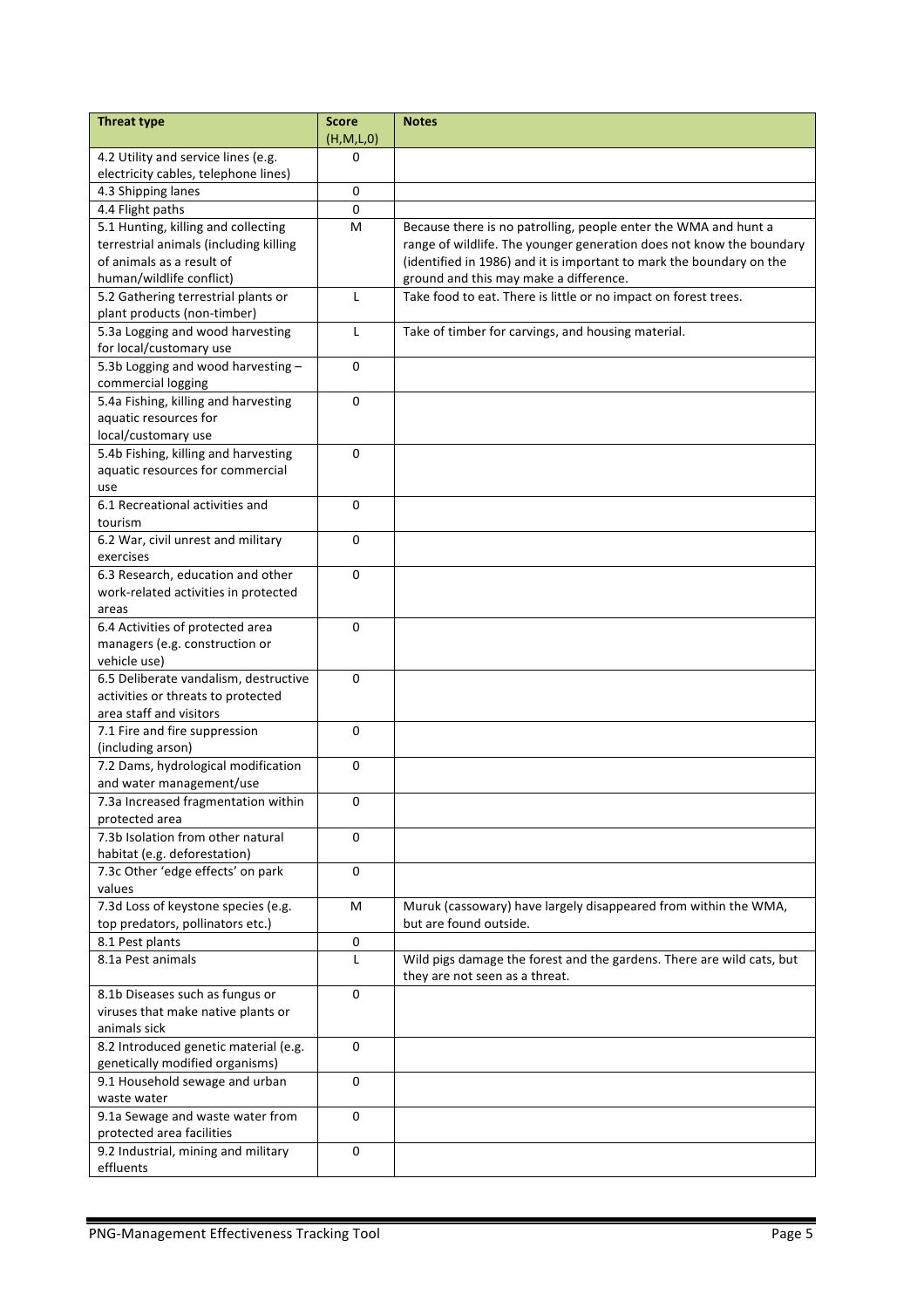| <b>Threat type</b>                                      | <b>Score</b> | <b>Notes</b>                                                                |
|---------------------------------------------------------|--------------|-----------------------------------------------------------------------------|
|                                                         | (H,M,L,0)    |                                                                             |
| 9.3 Agricultural and forestry                           | O            |                                                                             |
| effluents (e.g. excess fertilizers or                   |              |                                                                             |
| pesticides)                                             |              |                                                                             |
| 9.4 Garbage and solid waste                             | 0            |                                                                             |
| 9.5 Air-borne pollutants                                | 0            |                                                                             |
| 9.6 Excess energy (e.g. heat<br>pollution, lights etc.) | 0            |                                                                             |
| 10.1 Volcanoes                                          | 0            |                                                                             |
| 10.2 Earthquakes/Tsunamis                               | 0            |                                                                             |
| 10.3 Avalanches/Landslides                              | L            |                                                                             |
| 10.4 Erosion and siltation/                             | L            | In the rainy period there is some erosion and sediment.                     |
| deposition (e.g. shoreline or riverbed                  |              |                                                                             |
| changes)                                                |              |                                                                             |
| 11.1 Habitat shifting and alteration                    | M            | The structure of the forest is changing. Some plants are now found in       |
|                                                         |              | new areas. Coconuts used to be lowland plants and now they are              |
|                                                         |              | found in our area.                                                          |
| 11.2 Droughts                                           | M            | The dry season is longer and this affects our gardens (e.g. corn, taro)     |
| 11.3 Temperature extremes                               | H            | Temperatures are hotter, especially in the dry season when there may        |
|                                                         |              | be droughts.                                                                |
| 11.4 Storms and flooding                                | M            | Fewer storms, but more intense.                                             |
| 11.5 Coral bleaching                                    | 0            |                                                                             |
| 11.6 Intrusion by saltwater into                        | 0            |                                                                             |
| gardens etc.                                            |              |                                                                             |
| 11.7 Sea level rise                                     | 0            |                                                                             |
| Other (please explain)                                  |              |                                                                             |
| 12.1 Loss of cultural links, traditional                | L            | Some cultural knowledge is not maintained and we don't pass on our          |
| knowledge and/or management                             |              | culture to the younger generation (life is too busy and changing            |
| practices                                               |              | lifestyle). Loss of cultural dressing and sing sings. Hunting practices are |
|                                                         |              | passed on. Language is being passed on. Loss of traditional bilums and      |
|                                                         |              | use of bamboo combs, wood plates - all this comes from the stores.          |
|                                                         |              | Have been growing rice since 1936 (seeds from Germany). Spirit places       |
|                                                         |              | are not being maintained as special places. This is due to the influence    |
|                                                         |              | of the church.                                                              |
| 12.2 Natural deterioration of                           | 0            |                                                                             |
| important cultural site values                          |              |                                                                             |
| 12.3 Destruction of cultural heritage                   | 0            |                                                                             |
| buildings, gardens, sites etc.                          |              |                                                                             |
| Other (please explain)                                  |              | Lack of management                                                          |

# Table 5. Worst threats and ways forward

| <b>Threat</b><br>No. | <b>Threat</b><br>(Most significant first) | <b>Threat number or</b><br>name (copy no.<br>from Table 4) | Nature of the threat, impact and how to reduce the impact.                                                                                                                                                             |
|----------------------|-------------------------------------------|------------------------------------------------------------|------------------------------------------------------------------------------------------------------------------------------------------------------------------------------------------------------------------------|
|                      | Lack of management                        | Other                                                      | There is no Management Committee, or Management Plan and<br>there is no funding to implement management actions or to<br>employ a ranger or person to work in the WMA.                                                 |
|                      | Increasing population                     | 1.1a                                                       | Places pressure on the resources of the WMA. We are starting<br>to educate the children about family planning. We need to<br>bring back the use of boy house to teach the young people to<br>reduce their family size. |
| з                    | Climate change                            | 11.3, 11.1, 11.2, 11.4                                     | Impacts on habitat and has caused a change in forest structure<br>and longer droughts also impact on gardening.                                                                                                        |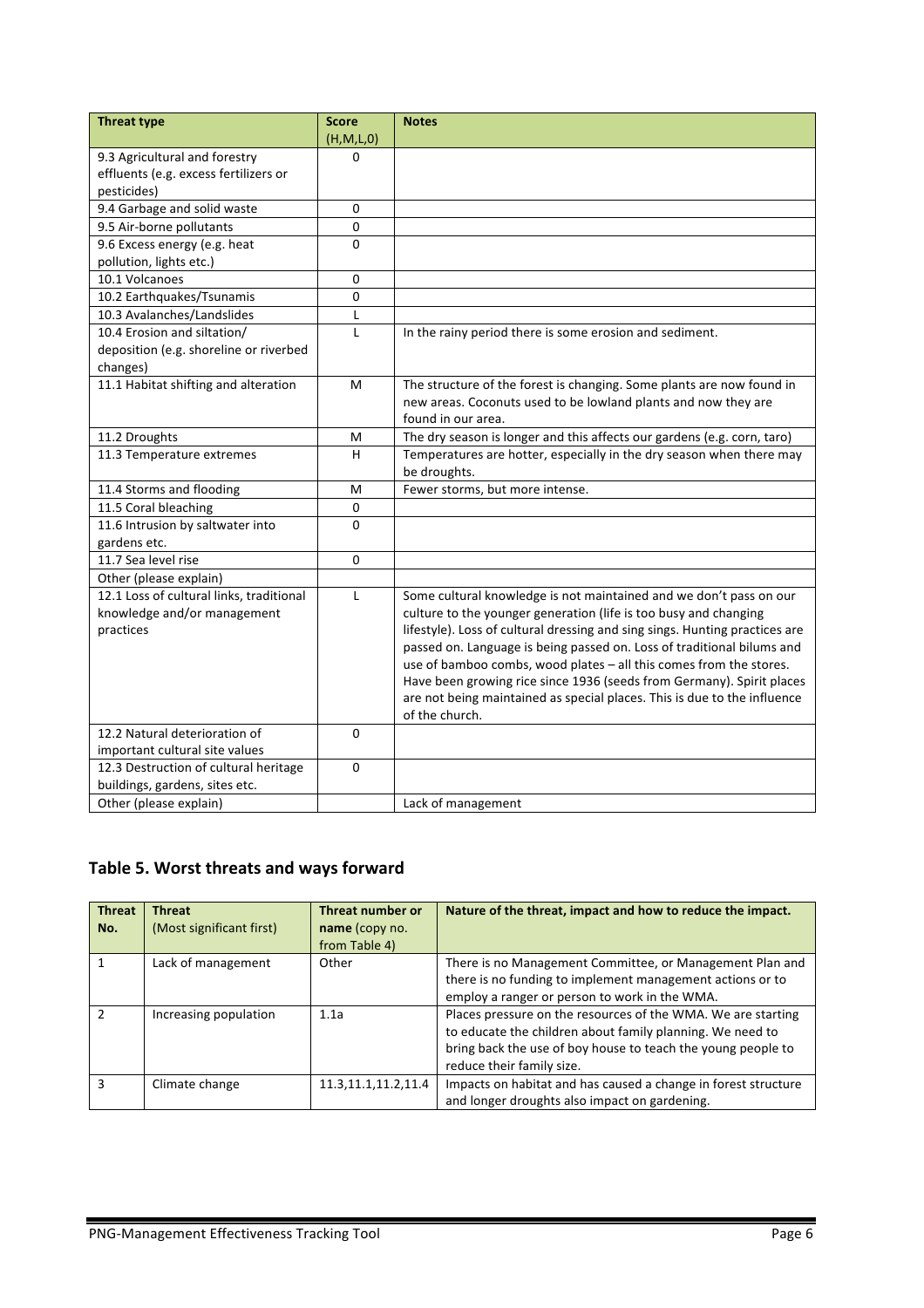## Table 6. Management effectiveness scores, comments, next steps

| <b>Issue</b>                      | <b>Score</b><br>(0,1,2,3, NA) | <b>Comment</b>                                                                                                                                                                                                                                                                                                                                                                                                                                                                                                                                                                                                                                                                                                                                                                                                                                                                                                                                                                                                                             | <b>Next steps</b>                                                                                                                                                                                                                   |
|-----------------------------------|-------------------------------|--------------------------------------------------------------------------------------------------------------------------------------------------------------------------------------------------------------------------------------------------------------------------------------------------------------------------------------------------------------------------------------------------------------------------------------------------------------------------------------------------------------------------------------------------------------------------------------------------------------------------------------------------------------------------------------------------------------------------------------------------------------------------------------------------------------------------------------------------------------------------------------------------------------------------------------------------------------------------------------------------------------------------------------------|-------------------------------------------------------------------------------------------------------------------------------------------------------------------------------------------------------------------------------------|
| 1a. Legal status                  | 3                             | Legally gazetted.                                                                                                                                                                                                                                                                                                                                                                                                                                                                                                                                                                                                                                                                                                                                                                                                                                                                                                                                                                                                                          |                                                                                                                                                                                                                                     |
| 1b. Legal status                  |                               |                                                                                                                                                                                                                                                                                                                                                                                                                                                                                                                                                                                                                                                                                                                                                                                                                                                                                                                                                                                                                                            |                                                                                                                                                                                                                                     |
| 2a. Protected area<br>regulations | $\overline{2}$                | Regulations were identified at<br>gazettal, but there has been a lack<br>of effective implementation. The<br>regulations included: use of bows<br>and arrows, shot guns, catapults<br>(slings) and metal straps is strictly<br>prohibited; dogs not allowed in the<br>management area - kept >500m<br>from the boundary; gardening<br>strictly prohibited; fires are not to<br>be lit in and around the<br>management area; eggs of<br>cassowaries, wildfowl and other<br>birds are not to be collected or<br>destroyed; all animals are to be<br>protected and not to be taken or<br>killed; landowners & villagers must<br>be granted permission by their<br>respective wildlife committees<br>before entry into the management<br>area - this applies to harvesting of<br>any edible plant sonly; if found<br>breaking rules - take to village<br>court by the committee and if<br>guilty liable for fine of K100 to the<br>village court and if in default 2<br>months imprisonment; gate fee for<br>tourists (K2) and nationals (K1). | Need to establish the Management<br>Committee and develop a Plan.<br>Assistance is needed to do this, either<br>from government or NGOs.                                                                                            |
| 2b. Protected area<br>regulations |                               |                                                                                                                                                                                                                                                                                                                                                                                                                                                                                                                                                                                                                                                                                                                                                                                                                                                                                                                                                                                                                                            |                                                                                                                                                                                                                                     |
| 3. Law enforcement                | 0                             | No enforcement of the rules.                                                                                                                                                                                                                                                                                                                                                                                                                                                                                                                                                                                                                                                                                                                                                                                                                                                                                                                                                                                                               | We need to Plan to activate the<br>enforcement processes and then the<br>Village courts can process offenders.                                                                                                                      |
| 4. Protected area objectives      | $\overline{2}$                | There is a vision for the WMA, but<br>there is no capacity to achieve the<br>vision.                                                                                                                                                                                                                                                                                                                                                                                                                                                                                                                                                                                                                                                                                                                                                                                                                                                                                                                                                       | We need the appointment of rangers<br>and effective training to implement<br>management actions.                                                                                                                                    |
| 5. Protected area design          | 3                             | The WMA includes a mountain with<br>a flattish top. The boundary follows<br>the clan boundaries.                                                                                                                                                                                                                                                                                                                                                                                                                                                                                                                                                                                                                                                                                                                                                                                                                                                                                                                                           | The provincial forest plan included the<br>wider area around the WMA as<br>important for conservation rather than<br>logging. It is important to work with<br>adjacent villagers to see if they are<br>interested in forming a WMA. |
| 6. Protected area<br>boundaries   | $\overline{2}$                |                                                                                                                                                                                                                                                                                                                                                                                                                                                                                                                                                                                                                                                                                                                                                                                                                                                                                                                                                                                                                                            | We need to mark the boundary and<br>this may reduce the illegal entry.                                                                                                                                                              |
| 7. Management plan                | 0                             |                                                                                                                                                                                                                                                                                                                                                                                                                                                                                                                                                                                                                                                                                                                                                                                                                                                                                                                                                                                                                                            |                                                                                                                                                                                                                                     |
| 7a. Planning process              | 0                             |                                                                                                                                                                                                                                                                                                                                                                                                                                                                                                                                                                                                                                                                                                                                                                                                                                                                                                                                                                                                                                            |                                                                                                                                                                                                                                     |
| 7b. Planning process              | 0                             |                                                                                                                                                                                                                                                                                                                                                                                                                                                                                                                                                                                                                                                                                                                                                                                                                                                                                                                                                                                                                                            |                                                                                                                                                                                                                                     |
| 7c. Planning process              | 0                             |                                                                                                                                                                                                                                                                                                                                                                                                                                                                                                                                                                                                                                                                                                                                                                                                                                                                                                                                                                                                                                            |                                                                                                                                                                                                                                     |
| 8. Regular work plan              | 0                             |                                                                                                                                                                                                                                                                                                                                                                                                                                                                                                                                                                                                                                                                                                                                                                                                                                                                                                                                                                                                                                            |                                                                                                                                                                                                                                     |
| 9. Resource inventory             | $\mathbf{1}$                  | There is traditional knowledge, but<br>little scientific information.                                                                                                                                                                                                                                                                                                                                                                                                                                                                                                                                                                                                                                                                                                                                                                                                                                                                                                                                                                      | We would like a formal inventory of<br>plants and animals to help us with<br>planning and management. Training is<br>needed to enable us to keep the<br>inventory up to date.                                                       |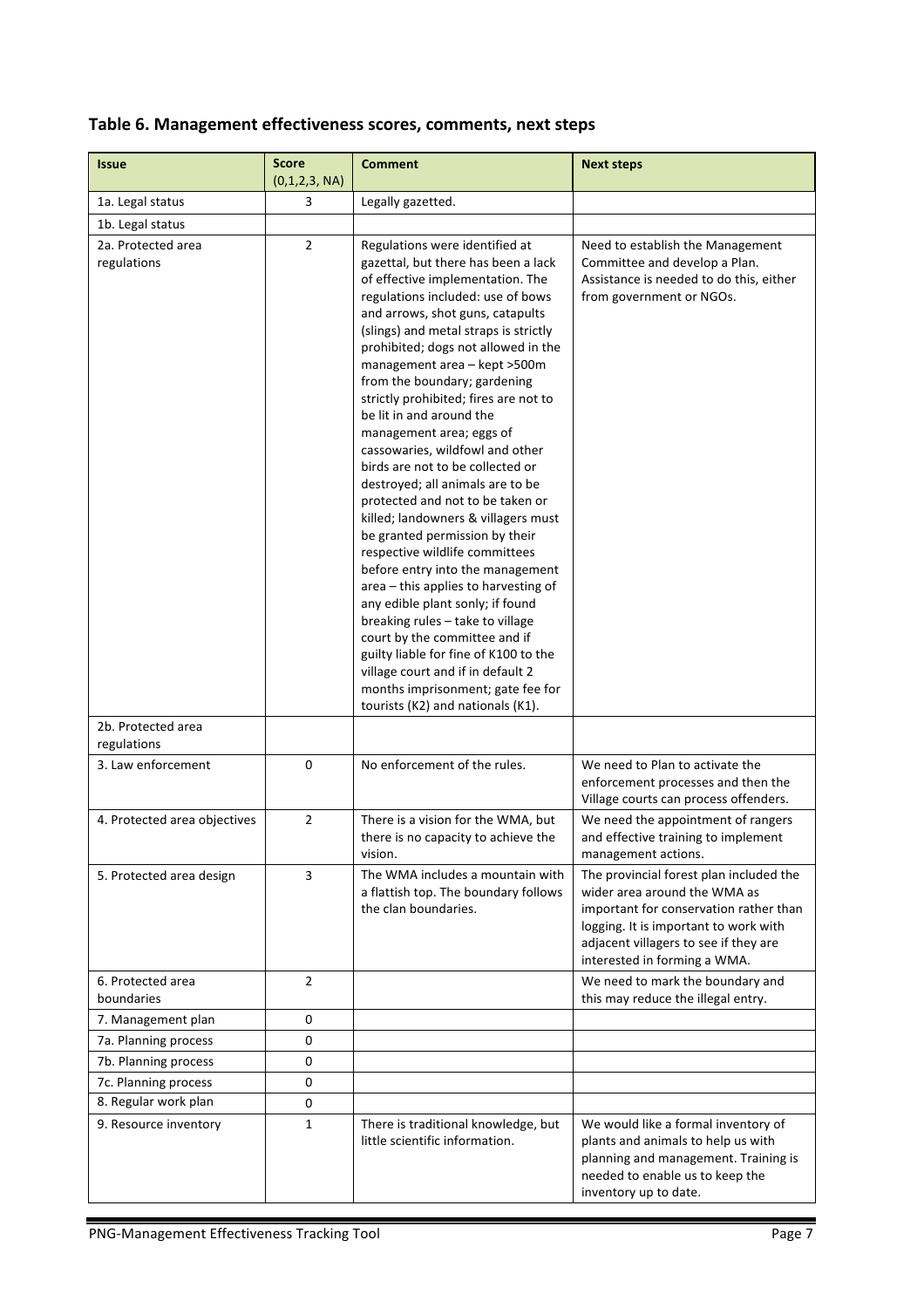| <b>Issue</b>                                          | <b>Score</b><br>(0,1,2,3, NA) | <b>Comment</b>                                                                                                                                                                                                                                                    | <b>Next steps</b>                                                                                                                                                                                                                                                                                                                   |
|-------------------------------------------------------|-------------------------------|-------------------------------------------------------------------------------------------------------------------------------------------------------------------------------------------------------------------------------------------------------------------|-------------------------------------------------------------------------------------------------------------------------------------------------------------------------------------------------------------------------------------------------------------------------------------------------------------------------------------|
| 10. Protection systems                                | 1                             |                                                                                                                                                                                                                                                                   |                                                                                                                                                                                                                                                                                                                                     |
| 11. Research and<br>monitoring                        | $\Omega$                      |                                                                                                                                                                                                                                                                   |                                                                                                                                                                                                                                                                                                                                     |
| 12. Resource management                               | 0                             |                                                                                                                                                                                                                                                                   |                                                                                                                                                                                                                                                                                                                                     |
| 13a. Staff numbers                                    | 0                             |                                                                                                                                                                                                                                                                   |                                                                                                                                                                                                                                                                                                                                     |
| 13b. Other people working                             | 0                             | People are working to protect their                                                                                                                                                                                                                               |                                                                                                                                                                                                                                                                                                                                     |
| on the protected area                                 |                               | cultural traditions.                                                                                                                                                                                                                                              |                                                                                                                                                                                                                                                                                                                                     |
| 14. Training and skills                               | 0                             |                                                                                                                                                                                                                                                                   | Training is needed in: management of<br>the WMA, ranger training, awareness<br>and education about the values of the<br>WMA, land use planning, para-legal<br>training to understand relevant rules.                                                                                                                                |
| 15. Current budget                                    | $\Omega$                      |                                                                                                                                                                                                                                                                   |                                                                                                                                                                                                                                                                                                                                     |
| 16. Security of budget                                | 0                             |                                                                                                                                                                                                                                                                   |                                                                                                                                                                                                                                                                                                                                     |
| 17. Management of budget                              | <b>NA</b>                     |                                                                                                                                                                                                                                                                   |                                                                                                                                                                                                                                                                                                                                     |
| 18. Equipment                                         | $\Omega$                      |                                                                                                                                                                                                                                                                   |                                                                                                                                                                                                                                                                                                                                     |
| 19. Maintenance of<br>equipment                       | <b>NA</b>                     |                                                                                                                                                                                                                                                                   |                                                                                                                                                                                                                                                                                                                                     |
| 20. Education and<br>awareness                        | $\Omega$                      |                                                                                                                                                                                                                                                                   |                                                                                                                                                                                                                                                                                                                                     |
| 21. Planning for land use or<br>marine activities     | $\overline{2}$                | The adjacent land is identified in<br>the Forestry Plan as important for<br>conservation.                                                                                                                                                                         |                                                                                                                                                                                                                                                                                                                                     |
| 22. State and commercial<br>neighbours                | $\Omega$                      |                                                                                                                                                                                                                                                                   |                                                                                                                                                                                                                                                                                                                                     |
| 23. Indigenous people/<br><b>Customary landowners</b> | $\overline{2}$                | Customary landowners can make<br>decisions on their own land and<br>they can discuss issues with other<br>landowners. There is cooperation<br>between the two main villages and<br>the landowners can have input into<br>overall decisions concerning the<br>WMA. |                                                                                                                                                                                                                                                                                                                                     |
| 24a. Impact on<br>communities                         | 1                             |                                                                                                                                                                                                                                                                   |                                                                                                                                                                                                                                                                                                                                     |
| 24b. Impact on<br>communities                         | $\pmb{0}$                     |                                                                                                                                                                                                                                                                   |                                                                                                                                                                                                                                                                                                                                     |
| 24c. Impact on<br>communities                         | $\mathbf 1$                   |                                                                                                                                                                                                                                                                   |                                                                                                                                                                                                                                                                                                                                     |
| 25. Economic benefit                                  | $\mathbf 0$                   |                                                                                                                                                                                                                                                                   | We need to develop the WMA to<br>attract tourists. We will need to<br>provide tourist accommodation,<br>walking tracks, water tanks and to link<br>with Provincial and Local Level<br>Government to provide advice. A saw<br>to help cutting timber for use in the<br>WMA. Fish ponds would be beneficial<br>and coffee production. |
| 26. Monitoring and<br>evaluation                      | 0                             |                                                                                                                                                                                                                                                                   |                                                                                                                                                                                                                                                                                                                                     |
| 27. Visitor facilities                                | 0                             |                                                                                                                                                                                                                                                                   |                                                                                                                                                                                                                                                                                                                                     |
| 28. Commercial tourism<br>operators                   | 0                             |                                                                                                                                                                                                                                                                   |                                                                                                                                                                                                                                                                                                                                     |
| 29. Fees                                              | 0                             |                                                                                                                                                                                                                                                                   |                                                                                                                                                                                                                                                                                                                                     |
| 30. Condition of values                               | $\overline{2}$                |                                                                                                                                                                                                                                                                   |                                                                                                                                                                                                                                                                                                                                     |
|                                                       |                               |                                                                                                                                                                                                                                                                   |                                                                                                                                                                                                                                                                                                                                     |
| 30a.Condition of values                               | 0                             |                                                                                                                                                                                                                                                                   |                                                                                                                                                                                                                                                                                                                                     |